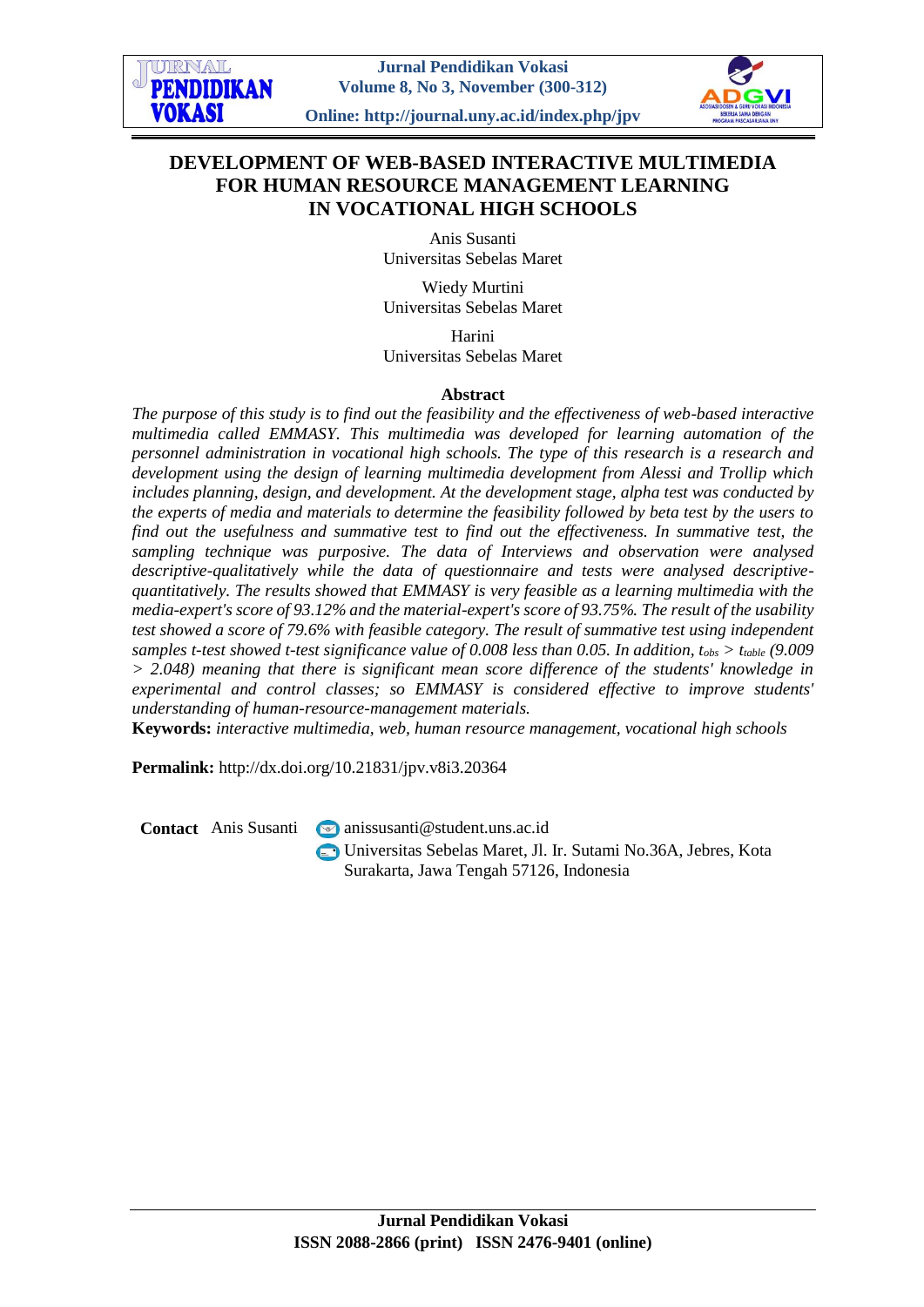### **INTRODUCTION**

Vocational High Schools, as a form of vocational secondary education providers under the auspices of the Directorate of Vocational High School Development, are vocational education institutions oriented to the formation of Life Skills that train students to master the skills needed by the industries, teach entrepreneurship, and form life skills. Students' skill mastery needed by the industries is obtained through the learning process. The process is more emphasized on the good practices undertaken in schools and in the imtership in industries. Thus, vocational high school graduates are expected to have experience and to be ready to enter work-field. Practical learning is present in the productive subjects of the interest in the related expertise program. Productive subjects are divided into three groups namely C1 group for basic areas of expertise, C2 group for basic expertise programs, and C3 group for expertise competence subjects. Productive subjects that emphasize on practices are in the C3 group or the subjects for expertise competence. This C3-group will be the provision for students in carrying out industrial internship in accordance with their expertise programs.

Each expertise program has different outcomes. One of the existing expertise programs in vocational high schools in accordance with the Regulation of The Directorate General of Primary and Secondary Education, Ministry of Education and Culture Number: 07/D.D5/K-K/2018 about Vocational High School (SMK) /Islamic Vocational High School (MAK) (Direktur Jenderal Pendidikan Dasar dan Menengah, 2018) is Office Management with Automation Expertise Competence and Office Management. The prior expertise program was the Office Administration. Based on the Decree of the Minister of Manpower of the Republic of Indonesia No. 183 Year 2016 on the Establishment of Indonesian National Competency Standards in the Category of Office Supporting Activities and Others of Professional Administration, Office Administration expertise program aims to produce competent graduates to be office administrative, junior administrative assistants, administrative assistants, executive administrative assistants, office administrative managers, and corporate secretaries.

One of the vocational high schools that opens the expertise program of Office Administration is SMK Negeri 1 Bawang in Banjar-

negara. Based on the preliminary observation, the competencies studied in the productive subjects by the students and then most often done in internship are administrations, from the process of making, receiving, collecting, datacollection and copying, and documenting data /information, and others obtained in the work unit. In fact, during the learning process at schools, students find it difficult to understand productive subjects.

Based on the results of the preliminary observation on August 10, 2017, it was found that one of the productive subjects considered difficult to be understood is personnel administration. In terms of instructional media used by the teachers, they have been combined but limited only to theoretical learning in the classroom. Then, viewed from the facet of the learning method in discussion, the media were quite interesting for the students, but they often found the information through internet so that they felt the materials were not in accordance with the test questions. In addition, during the internship program, they said that they got the task of organizing office personnel documents. The task is different from what is taught at schools because students do not practice or have simulation related to the flow of human resource management in the work-field. In fact, practical learning for vocational students is very important so that they easily understand the theory to master the competence as expressed by (Damarjati (2016) on the official website of [www.psmk.kemdikbud.go.id](http://www.psmk.kemdikbud.go.id/) that practical learning for vocational students is important for the assessment of their success that must be "Hands-on" or in accordance with performance in the work-field.

The results of the preliminary survey indicate that the students of class XI of the Office Administration (XI AP) in SMK Negeri 1 Bawang still find it difficult to understand the personnel administration materials. A total of 57 from 81 students representing the XI AP 1, XI AP 2 and XI AP 3 classes stated that personnel administration materials are difficult to understand because the subject matter is related to the government regulation on employment and the articles that must be memorized. Then, the results of students' needs-analysis showed that 80 of 81 students stated that the development of instructional media on personnel administration is needed so that the class is not boring and the materials are more-easily under-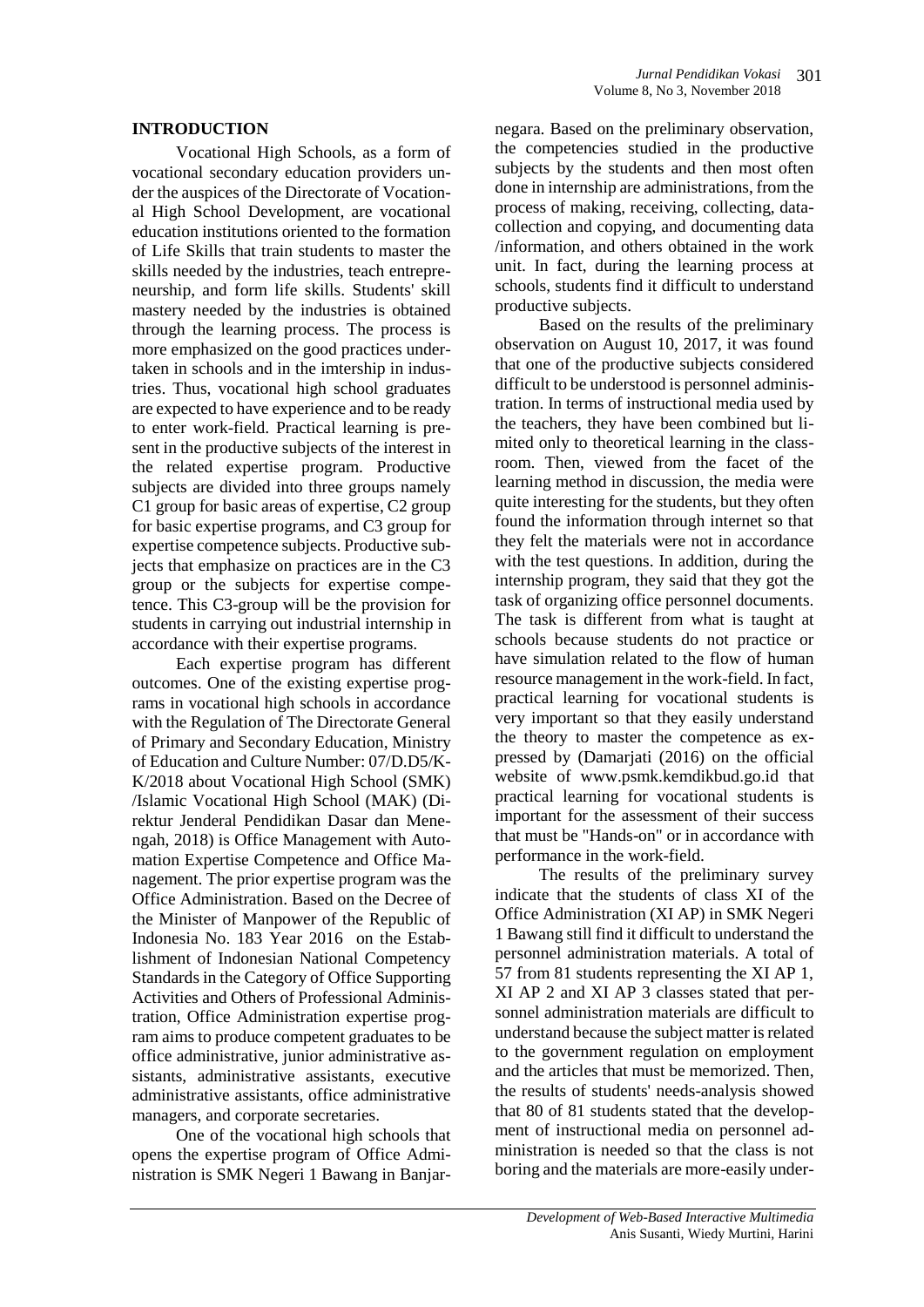stood. A total of 78 from 81 students agreed that the developed media can be used to practice in personnel administration learning. According to them, if the learning is done by direct practice such as making the office personnel documents, they will be more familiar with the flow of human resource management, not only memorize its provisions of the articles in the government regulation. In line with Drake, Ahern, Roche, & Winner (2014, p. 178), teaching and learning activities that include group collaboration, task visualization, and simulation through laptops, internet, and hands-on experiments are the elements that can enrich students' understanding.

Based on the result of the interview with the teacher of personnel administration subject, in teaching for 3 years, learning has been conducted more by memorizing the articles of the Government Regulation on Civil Servants. It makes the students difficult to understand the materials because they do not practice directly. In fact, the materials of personnel administration are about procedural knowledge. Procedural knowledge is an understanding of how to apply learned concepts in problem-solving situations Wolfer (2000, p. 2). The teacher also stated that in the latest curriculum structure, there is a competency unit related to operating software applications. Therefore, it is very necessary that the learning media can be used for student practice so that they do not get bored to learn personnel administration.

Based on the result of the interview with the teacher of personnel administration subject, there is a gap, in which the basic competencies that must be mastered by the students, have not been supported with adequate learning media so that the use of ICT media is needed. As revealed by Kim (2011, p. 1)), students can not understand theories and concepts clearly when the technology approach to practice in learning is lacking. The concept of learning in vocational high schools requires the latest facilities for practice. The necessary facilities can be the innovation in the development of learning media. Teachers must understand how to teach using classroom learning media that can trigger students' interests (Pate, 2016, p. 91).

The media developed in the subject of personnel administration in vocational high schools can be web-based interactive learning multimedia used as simulation media in applying the automation of human-resource-mana-

gement. The cognitive learning multimedia theory developed by (Mayer & Moreno (2003, p. 44) mentions that the content displayed in the learning multimedia will affect the thinking process of the students which then strongly influences their long-term understanding on the materials being studied. Web-based learning media will make them more independent in building complex knowledge by linking scientific ideas and will facilitate teachers in monitoring the learning activities of each student (Petra, Jaidin, Perera, & Linn, 2016, p. 263). Web-based multimedia can be used for simulation in learning which will facilitate the students in understanding the materials.

The result of the research by Nkhoma et al. (2014, p. 45) revealed that learning with game simulation has positive effects on cognitive learning outcomes. Trieb (2016, p. 301) also suggested that web-based applications can build students' interests and can strongly enrich their interactive communication skills. The advantage of the use of web-based learning media as simulation media in learning will be in accordance with the characteristics of the complex human-resource-management materials which require database and data integration to produce documents. Today's software to develop webs is RDBMS (Relational Database Management System). Utilizing RDB can make the software more interactive and make it easier to organize different types of data formats (Nigrelli et al., 2013, p. 101).

The characteristics of basic competencies in personnel administration in accordance with the Curriculum 2013 include: grouping employment policies, making office personnel documents (in procurement, transfers, employee positions, leaves, performance evaluation, and the dismissal of employees), and managing individual employee documents. The basic competecies containing procedural knowledge are ultimately expected to be practised, and students can understand the flow by applying web-based interactive multimedia on the automated human-resource-management. The use of multimedia together with case-based learning approaches improves overall students' performances (Bider, Henkel, Kowalski & Perjons, 2015, p. 130).The use of technology in learning will make students more easily understand the taught materials and support skills acquisition in accordance with the expected competencies (Hassan, Puteh, & Buhari, 2015, p. 324).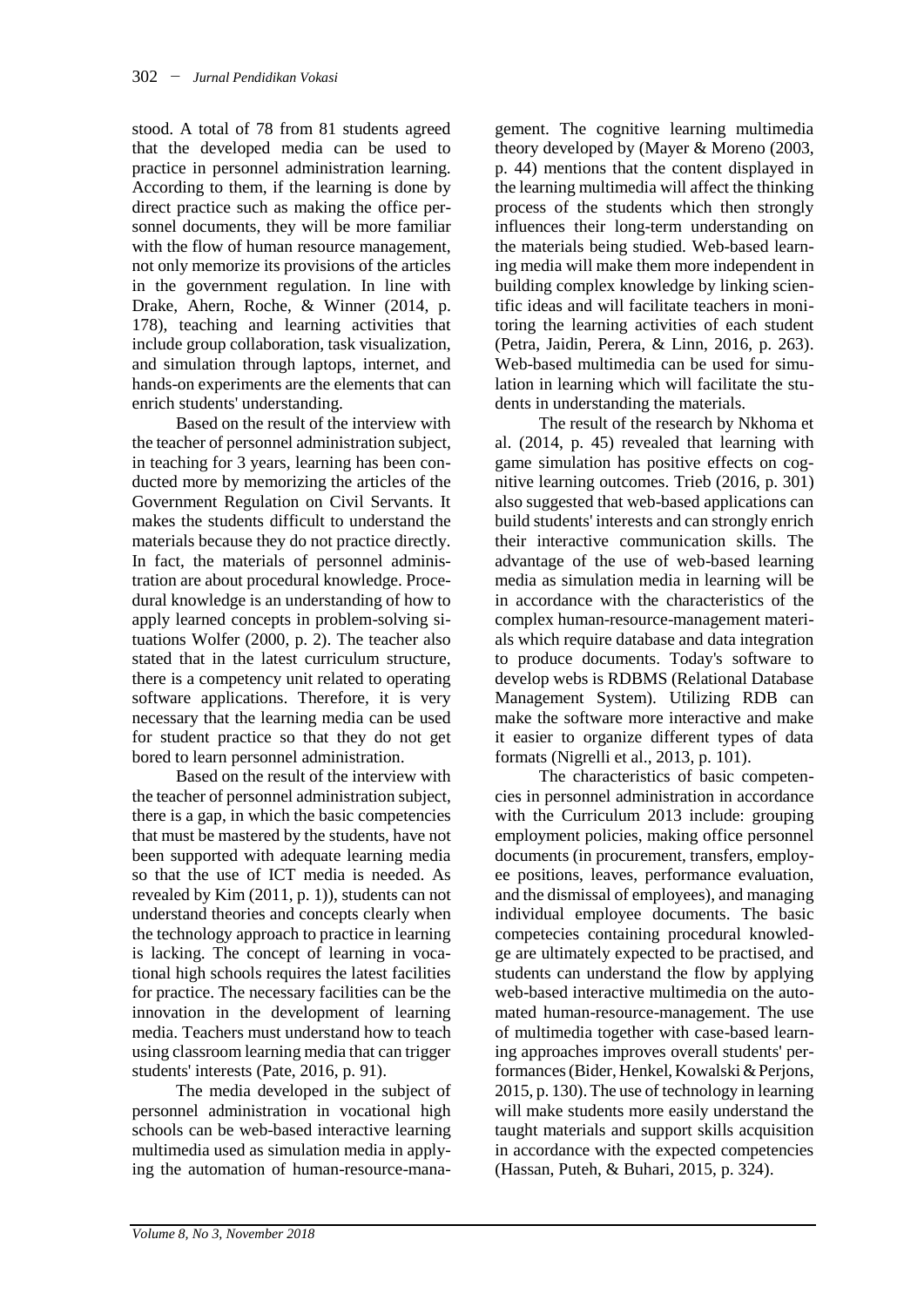A research and development of webbased interactive multimedia on the competency of Office Administration in vocational high schools was conducted by Ashari (2015, p. 92) who developed a computerized simulation learning media on archiving called Manual and Electronic Recordkeeping Simulator (M.E. R.S). The difference between his research and the current research is that the media developed in this study is used for simulation learning media of personnel administration so that there are differences in the materials and the variation of simulation features tailored to the needs of the users, teachers and students.

A research-and-development is closely related to the use of Information and Communication Technology (ICT). The utilization of technology on some media can support collaboration activities between teachers and students so that students can be more active and interactive in the learning process. Based on the grand theory of multimedia learning, dualcoding theory (Paivio, 2006, p. 2), Schüler, Scheiter, & van Genuchten (2011, p. 210), multimedia in the forms of images and texts bring up different representations pointing to the same information in long-term memory. As a result, the information is more likely to be available and accessible when compared to text-only. According to this hypothesis, the effect of multimedia in learning depends on the students' access to information in long-term memory. Meanwhile, Clark (1994, p. 27) stated that media delivery (web-based or face-toface) is less important than learning methods in developing declarative and procedural knowledge. On the other hand, Bruno, Silva, Silva, & Teixeirav (2012, p. 201) found that the use of webs as learning media platforms can be a solution for storing and sharing learning materials more easily because of the centralized information.

Based on the above description, the researcher developed an interactive learning multimedia as a solution to the problems found in the learning of personnel administration. The purpose of this research and development is to find out the feasibility of EMMASY as a simulation learning media on the automation of human-resource management to improve students' understanding of the personnel administration materials in terms of procedural knowledge. The second objective is to test the effectiveness of EMMASY as a simulation learning

media to improve students' understanding of personnel administration materials in terms of procedural knowledge.

### **RESEARCH METHOD**

This research is a Research and Development (R&D), which aims to produce a product that can be used to fix and improve the quality of education, covering various aspects of education. In this study, the researcher developed a learning media product in the form of interactive multimedia on the automation of human-resource management called EMMA-SY to improve students' understanding on human-resource materials in class XI of Office Administration. With regard to interactive multimedia, Alessi & Trollip (2001, pp. 410– 413) mentioned that there are several stages in research and development-planning, design, and development. The stages of development in this study are:



Figure 1. The stages of development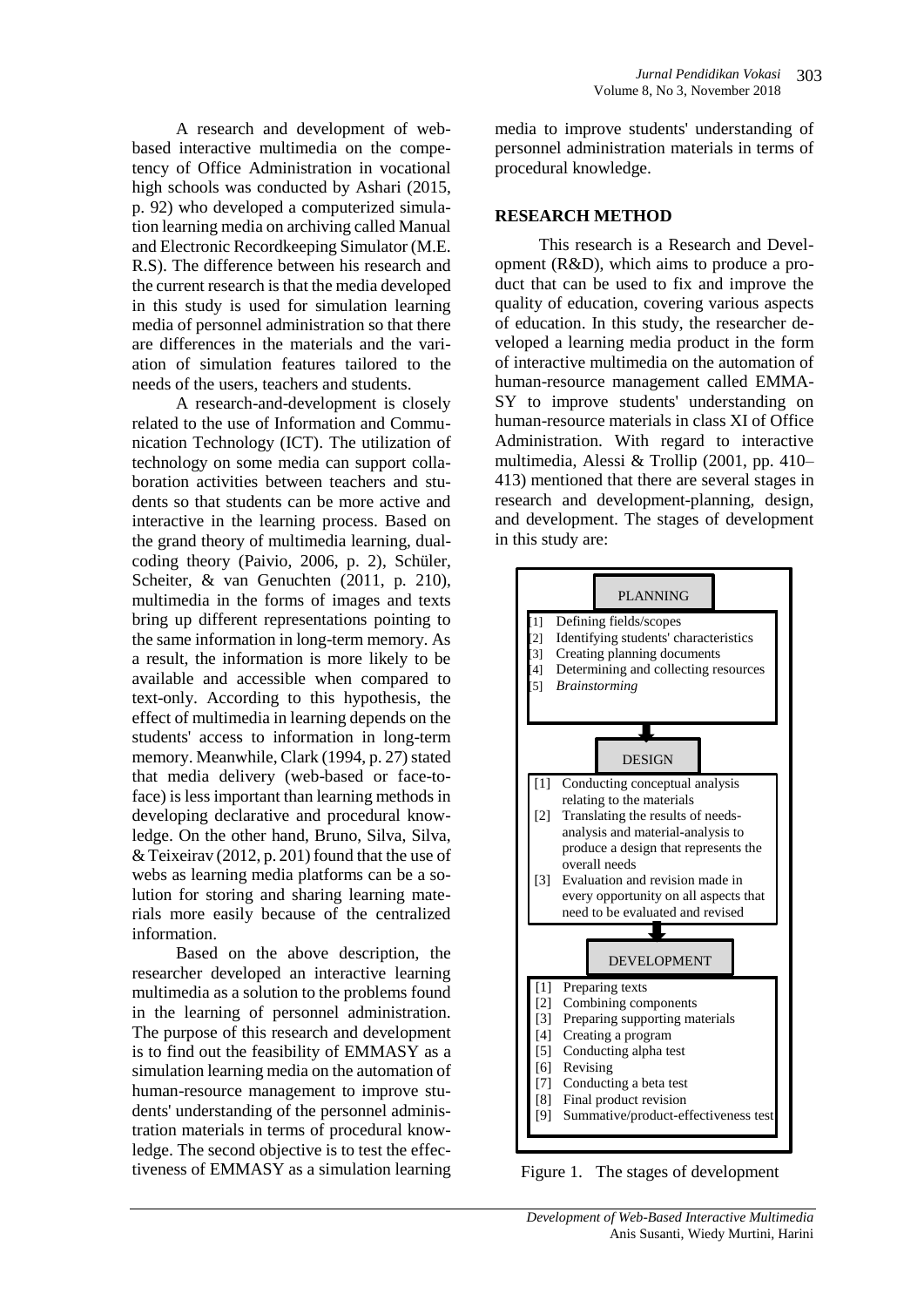The data of the study were collected using the following techniques: interview, observation, questionnaire, and tests. Interview was used to obtain initial information about the problems faced by the teacher and the students related to human-resource-management learning. Observation was undertaken to observe the learning process of human-resource administration related to the media used so far. In addition, questionnaire used in this research was Likert-scale questionnaire. It was used for the validation of the experts of materials and media at the time of the alpha test. It was also used to assess the students' responses in the beta test on the use of the developed EMMASY interactive multimedia. Further, the tests used during summative test were pre-test and post-test to find out the effectiveness of EMMASY interactive multimedia as simulation learning media that can help the students understand the humanresource-management materials in terms of procedural knowledge.

### **RESEARCH RESULTS AND DISCUSSION**

### **Planning**

### *Defining Fields or Scopes*

Determining the goal of producing interactive multimedia product of EMMASY with a focus on human-resource-management materials in class XI of Office Administration Expertise Competence in the vocational high school.

### *Defining Students' Characteristics*

The students of Class XI of Office Administration at SMK 1 Bawang consist of 108 students with the division of 5 males and 103 females. Their knowledge in ICT has been very good. This is because they have learned Digital Simulation and Office Technology accompanied by the advances in technology and internet. Most students have got e-mails and some social media accounts like Facebook, Twitter, and others. Based on these characteristics, they need up-to-date learning media in line with technological developments in businesses and industries.

### *Creating Planning Documents*

1) Preparing human-resource-management materials and matching the personnel administration materials and the sources

with the syllabus to process accordingly.

- 2) Collecting and determining resources to complete the required documents, such as video tutorials, audio, and animations.
- 3) Summarizing lengthy and complicated materials so that the students can moreeasily understand.

### *Supporting Resources*

Analysing the supporting resources conducted on August 10, 2017. Based on the obtained data during the preliminary survey of the computer laboratory, it was found that the facilities owned by the school to support the lesson were very adequate. These facilities include a computer lab, internet network, wi-fi hotspot, and LCD projector. The availability of wi-fi hotspot helps the students to access internet in the school environment.

### *Brainstorming*

Brainstorming was done to get ideas. This was done to determine the materials to be included in the web-based EMMASY multimedia. Brainstorming was conducted by discussing with the teacher and the advisers related to the material content planned in the making of the multimedia.

### **Design**

This stage was carried out by analysing the concepts and tasks related to the materials, translating the results of needs and material analysis to produce the design that is considered to represent the overall needs, as well as doing evaluation and revision in every opportunity on all aspects that need to be evaluated and revised. After translating the results of needs and material analysis, the researcher made the blueprint of EMMASY interactive multimedia design. The system design stage is the following stage of the data and information needs analysis phase by designing flowcharts and storyboards. In the blue-print of EMMASY application design, especially in the simulation section, there are flowcharts consisting of Usecase Diagram design.

### **Development**

At this stage, EMMASY was developed based on the design that had been prepared. The process comprises of: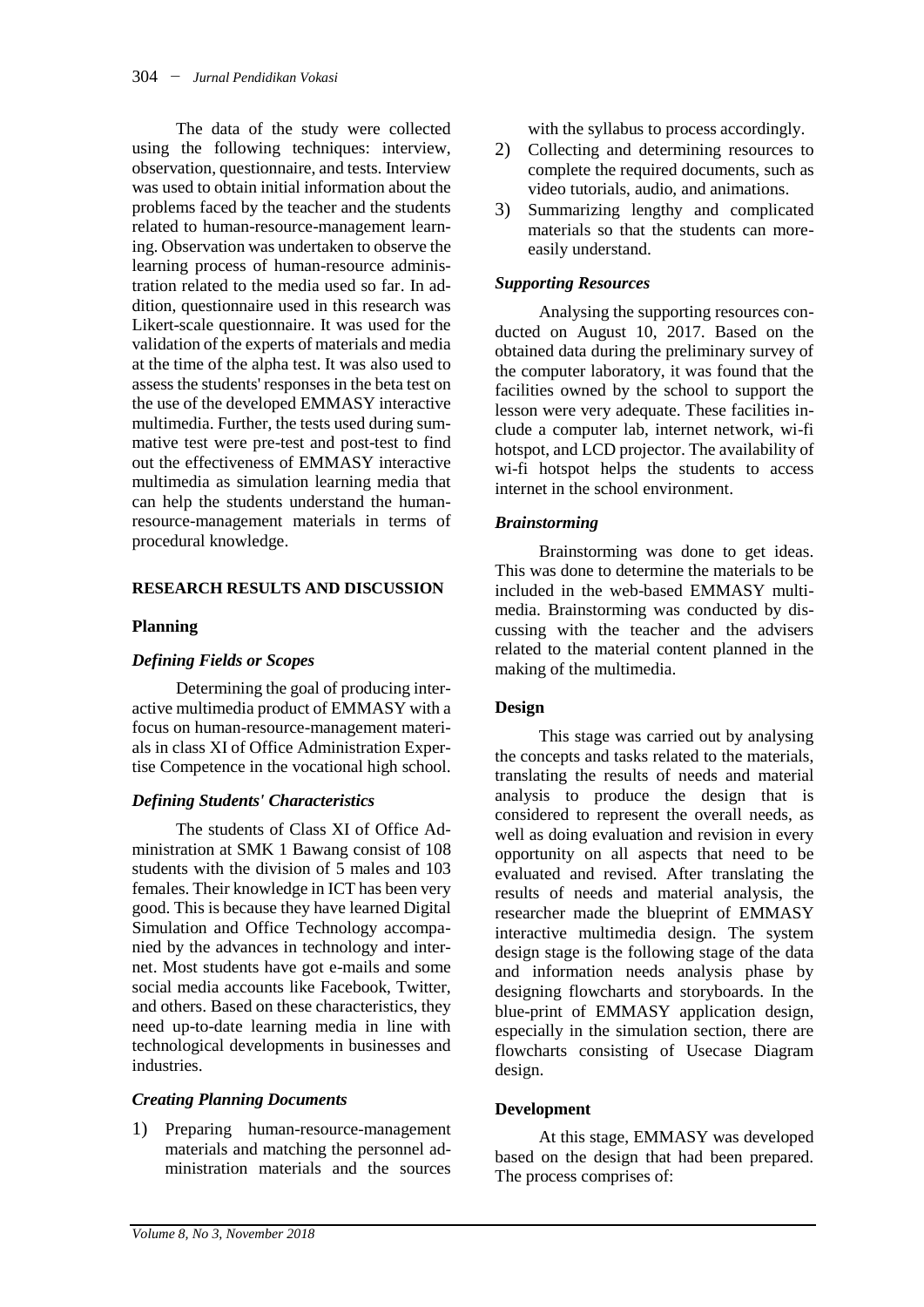#### *Preparing Texts*

The first stage that researcher did on development was to prepare the texts. The preparation of the texts in question was to prepare all the materials and the data that would be inserted into the multimedia according to the storyboard. The data are in the forms of materials, titles, menus, and everything that support the texts (materials and questions) in the making of EMMASY multimedia. The materials to be displayed are referenced from the curriculum, syllabus, and lesson plan. The assessment of the syllabus and the lesson plan used in this multimedia development research was the result of collaboration with the teacher of personnel administration subject in SMK Negeri 1 Bawang Banjarnegara with the basic competence of Applying the Automation of Human Resource Management. Then, the next step is to determine and collect the materials from the labor law and the module on personnel administration materials after the design stage of multimedia learning as a reference in preparing the materials of learning multimedia on applying automation of human-resource management.

Table 1. The Developed Basic Competencies

| <b>Basic Competencies</b> | Indicators                 |
|---------------------------|----------------------------|
| Conducting employee       | Implementing the stages in |
| procurement               | the procurement of         |
|                           | employees                  |
|                           | Creating employee-         |
|                           | procurement documents      |
| Managing employee-        | Creating a                 |
| career development        | promotional/transfer       |
|                           | document using computers   |
|                           | in accordance with the     |
|                           | procedure                  |
| Managing employee-        | Creating a performance-    |
| performance               | evaluation document using  |
| evaluation                | computers in accordance    |
|                           | with the rules and         |
|                           | regulations                |
| Carrying out              | Creating leave documents   |
| employee-leave            | using computer             |
| management                | applications               |
| Carrying out the          | Creating dismissal and     |
| management of             | retirement documents       |
| employee retirement       | using computer             |
| and dismissal.            | applications               |

Source: The Syllabus of Human-resourcemanagement Subject

#### *Making Web-based EMMASY*

After collecting the materials, the researcher analysed the concept related to the

materials on the multimedia that would be developed and collected the materials in the forms of texts, images, and animations from various sources. Next was describing the product prototype in more details with regard to the features of the product ranging from the functions of the developed multimedia, materials,simulations, evaluation features, and other information related to the developed multimedia. The product developed is interactive webbased multimedia called EMMASY which stands for Employee Management Learning System. This product has the following spesifications:

#### Software

The software used in the development of EMMASY are *Sublime Text 3* as text editor, *LAMPP* as localhost server, *Phpmyadmin* as database processor, *Inkscape* and *GIMP* for image and design processing, and *Mozilla Firefox browser version 39*, and the latest *Google Chrome* used to perform EMMASY trials.

#### Programming Language

The programming language applications used in making and developing EMMASY were *HTML5*, *CSS3*, *PHP5*, *Javascript*, *JQuery*, and *MySQL*. *HTML5*, *CSS3*, *Javascript*, and *JQuery* were used as client-sides while *PHP5* and *MySQL* were used as serversides and as database processing. The User Interface (UI) and User Experience (UX) used *Bootstrap framework library* and other libraries such as *fastclick*, *sweetalert*, *ionicon*, *glyphicon*, and *animate* plug-in.

### Hardware

The hardware used in the making and the development of interactive web-based EMM-ASY prototype are two laptops with minimum of 2GB RAM, *Intel Core i3 Processor* with *Ubuntu 17.04 Linux Operating System,* and *Windows 10.* These devices were used to build, design, develop, and test EMMASY on different operating systems.

### Multimedia Content

After collecting the materials, the researcher analysed the concept related to the materials on the multimedia that would be developed and collected the materials in the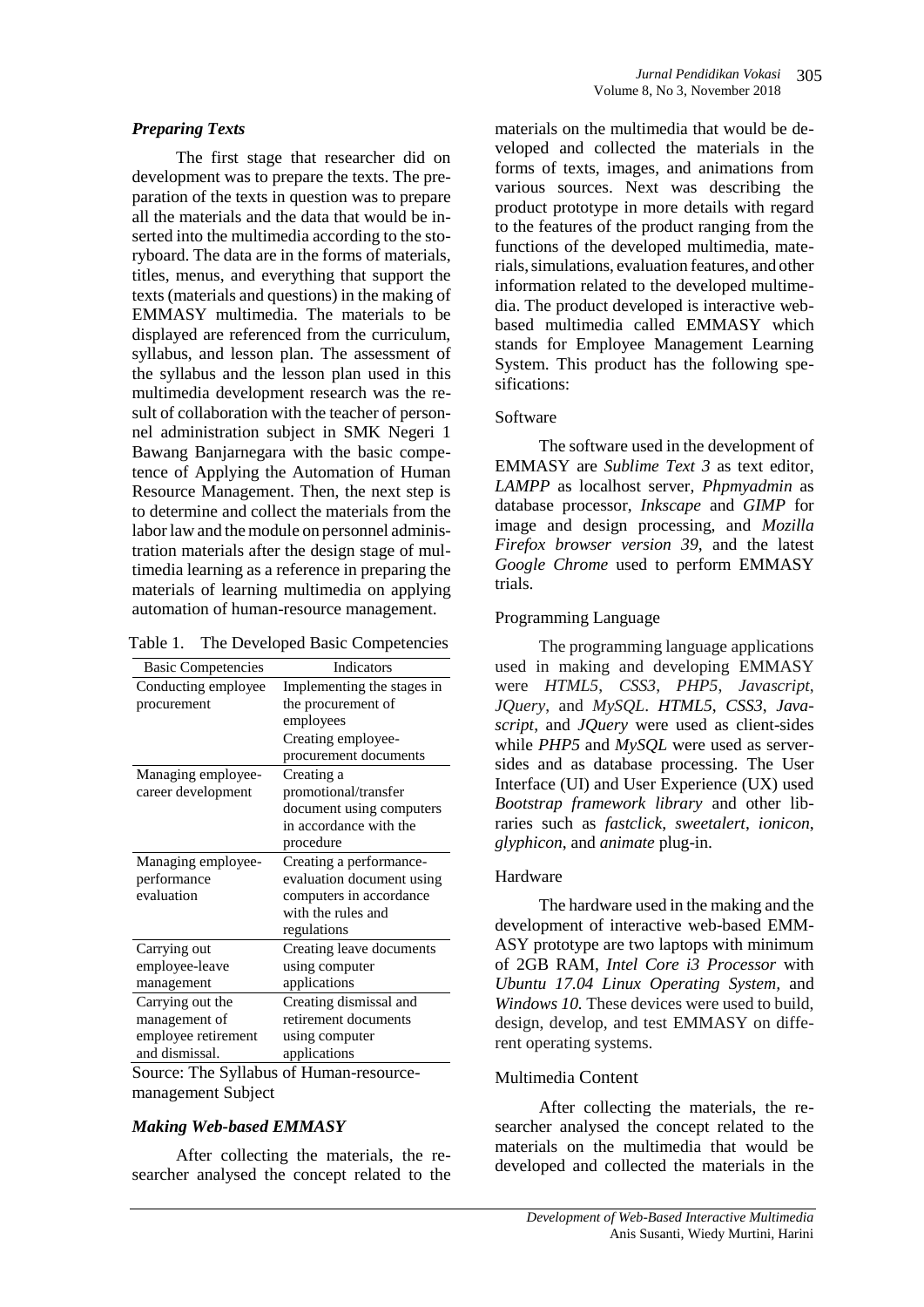forms of texts, images, and animations from various sources. Next was describing the product prototype in more details with regard to the features of the product ranging from the functions of the developed multimedia, materials,simulations, evaluation features, and other information related to the developed multimedia. EMMASY Multimedia is accessible on the *website,* [http://emmasy.smkn1bawang.sch.id.](http://emmasy.smkn1bawang.sch.id/) The product prototype is divided into three main parts:

### **Materials**

The materials can be uploaded by the teacher of human-resource-management subject who gets verification from the administrator. The uploaded file formats are video, *pdf*, images (*jpeg*/*PNG*), and *doc*. Students can read and download the files of the materials.

|                | Materi Pembelajaran                   |            |              |                |
|----------------|---------------------------------------|------------|--------------|----------------|
|                | <b>A</b> Materi PDF<br>R Materi Video |            |              |                |
|                | Materi PDF                            |            |              |                |
|                |                                       |            |              |                |
| <b>No</b>      | <b>Judul Materi</b>                   | Waktu      | Pengirim     | Pillhan        |
| 1              | Pokok Kepegawaian                     | 2018-03-15 | Anis Susanti | <b>B</b> Lihat |
|                | CUTI                                  | 2018-03-15 | Anis Susanti | <b>B</b> Lihat |
| $\overline{2}$ |                                       |            |              |                |

Figure 2. Material Menu Display

# **Simulation**

In the simulation section, there are features to apply the automation of humanresource management, ranging from recruitment, selection, performance evaluation, transfers and promotion, the application of leaves, and the dismissal of employees.

|                                               |                              | ᆂ<br>-                     |                               |
|-----------------------------------------------|------------------------------|----------------------------|-------------------------------|
| $\equiv$                                      |                              |                            | Anis Susanti ~                |
| Kembali Simullasi                             |                              |                            |                               |
| <b>SIMULASI1</b><br><b>Indikator Simulasi</b> |                              |                            |                               |
| & Rekrutmen                                   | 을 Input Data Pegawai         | Prosedur Penilaian Kinerja | "al Promosi / Mutasi Karyawan |
| 0%                                            | 0%                           | 0%                         | 0%                            |
| O Pengajuan Cuti                              | © Pensiun / Pengunguran Diri |                            |                               |
| 0%                                            | 0%                           |                            |                               |

Figure 3. Simulation Menu Display

### **Evaluation**

In the evaluation phase, teachers can upload multiple-choice questions to measure

students' understanding at the end of the simulation session of human-resource administration. There are three parts in this phase - pretest, exercises, and post-test. To start the simulation, the students must first do the pre-test, to measure the initial knowledge before using EMMASY.

Figure 4. Evaluation Menu Display

# *Input Media*

The media to be included into the website come from various sources including the materials in the forms of *pdf*, *doc*, and video file formats. The materials with *doc* and *pdf* formats were uploaded by the teachers. The uploaded videos come from the works of the Office Administration students, *YouTube.com*, and internet. On the other hand, the animation files obtained from the internet have been modified using *GoAnimate* to be more effective and communicative. The questions on the evaluation menu were prepared based on the questions used by the teacher of personnel administration subject. The questions on the evaluation menu were prepared based on the questions used by the teacher of personnel administration subject.

# **"Upload Materials" Page Display**

| C BANKSY                                                | $x +$                   |                                                                 |                                        |                         |            |                        | $\overline{\phantom{a}}$ | а                           | $\mathbf x$ |
|---------------------------------------------------------|-------------------------|-----------------------------------------------------------------|----------------------------------------|-------------------------|------------|------------------------|--------------------------|-----------------------------|-------------|
| $\circ$<br>$\rightarrow$<br>÷.<br>III Am R hombelebeler | <b>ERI</b> Stormal      | (i) Not secure   emmary resinitional pochus/provincies/primates |                                        |                         |            |                        | $\Phi_T$                 |                             |             |
| <b>ET EMMASY</b>                                        | Ξ                       |                                                                 |                                        |                         |            |                        |                          | Ank Susant v.               |             |
| Ann Susanni<br>Gent<br><b>R HOME</b>                    | Materi PDF              | + Tambah Materi<br>Materi Video                                 |                                        |                         |            |                        |                          | $\mathcal{L}_{\mathcal{A}}$ |             |
| A MON<br><b>W</b> sow.                                  |                         | <b>R</b> Materi Pembelalaran                                    |                                        |                         |            |                        |                          |                             |             |
| <b>EZ MATER</b>                                         | Materi PDF              | <b>PAMIRE Wdee</b><br>20 Mated PDF                              |                                        |                         |            |                        |                          |                             |             |
| <b>Q</b> statutosi                                      | Show<br>$\overline{1}$  | · antico                                                        |                                        |                         |            | Saards.                |                          |                             |             |
| <b>M</b> KUS                                            | No Il                   | $\mathbb{R}^+$<br>Kyna Mated                                    | $\mathbb{R}^n$<br>Lampiran             | Kategori<br>Ħ           | Watte III  | Fengirim III           | Pilhan                   | п                           |             |
|                                                         | ×                       | Pulos Kapegawalan                                               | 1974 UU 58 pskok kepegavalan.pdf       | Mated PNS               |            | 2010/03/15 Anic Susant | $m$ USM<br>M             |                             |             |
|                                                         | $\overline{\mathbf{z}}$ | <b>CUTI</b>                                                     | go nomor 24 tahun 1976 tentang CUTLpdf | Mated PNS               | 2010/03/15 | Ank-Susant             | 40.188<br>$x$ Hassa      |                             |             |
|                                                         | x                       | Pakok Ketenagakedaan                                            | UU. 13.2003. Ketenagakedaan.pdf        | Materi Ketenaga kerjaan |            | 2010/03/15 Anis Susant | witner.<br>$m$ UHH       |                             |             |
| E<br>O Type here to search                              |                         | з<br>е                                                          | ច<br><b>NB</b><br>m<br>Б               | o                       |            |                        | A.<br>A KI & GUASSI      |                             | Q           |

Figure 5. "Upload Materials" Page Display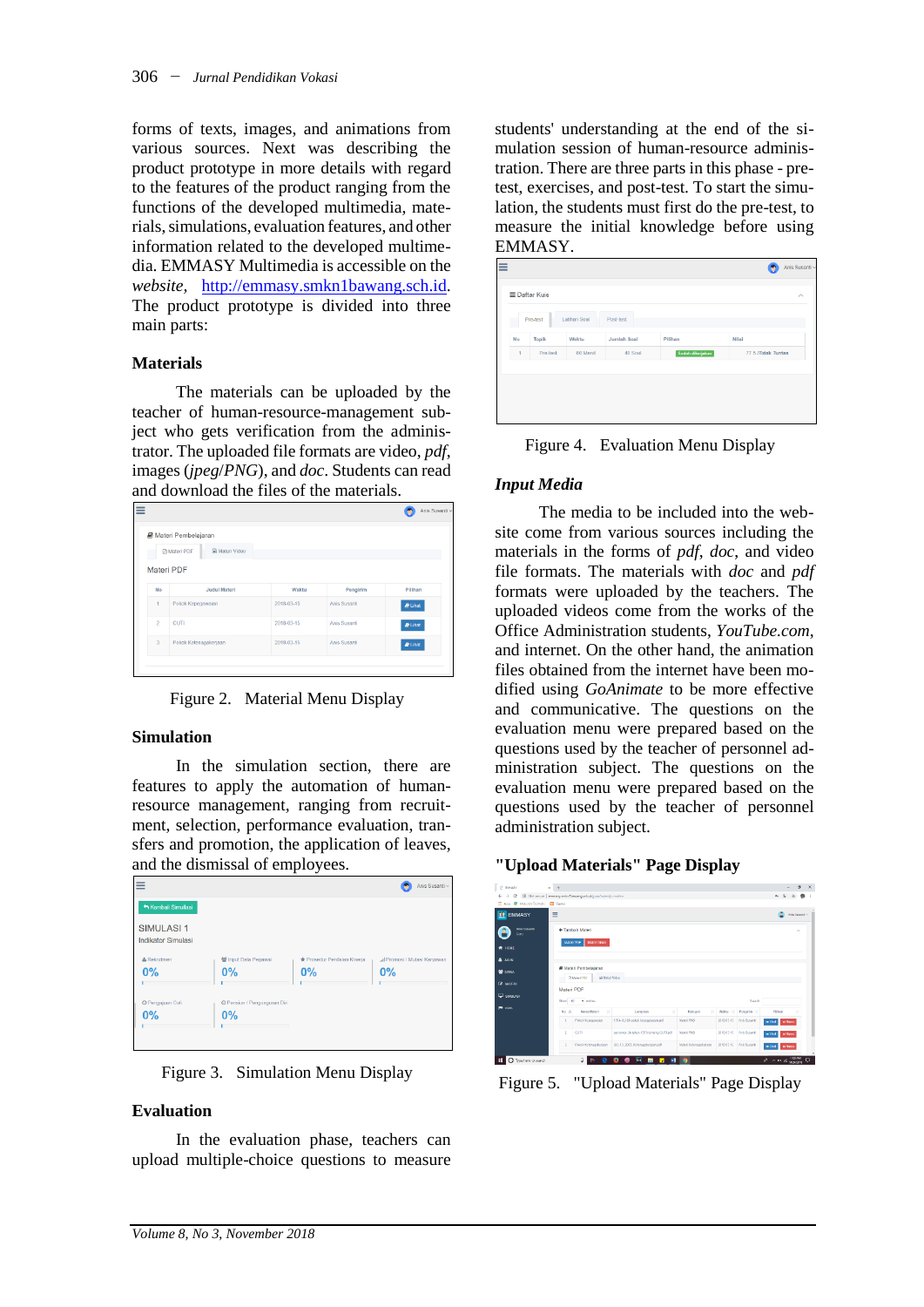### **Test-Page Display**



Figure 6. Test-Page-and-Exercise Display

# *Combining the Components*

The Components collected previously were arranged and combined to make the display of web-based multimedia more interactive and systematic. The Components collected previously were arranged and combined to make the display of web-based multimedia more interactive and systematic.

# *Landing Page*



Figure 7. Landing Page

# *"About EMMASY" Page*



Figure 8. Opening Video Display about Core Competencies, Standard Competencies, Learning Objectives, and Indicators

### *Main Menu Page*



Figure 8. Main Menu Page

# *Material Display*



Figure 9. *Pdf* Material Display



Figure 10. Video Material Display

# *Simulation Menu Display*

| <b>Jî</b><br>Unit                | Input<br>Data<br>Pegawai I | Penilaian<br>Kinerja If | Promosi<br>/ Mutasi Jî | Pengajuan<br>Cuti<br>$\perp \uparrow$ | Pensiun /<br>Pengunduran<br>Diri<br>Jî    |
|----------------------------------|----------------------------|-------------------------|------------------------|---------------------------------------|-------------------------------------------|
| Penjualan &<br><b>Distribusi</b> |                            | $\bullet$ Lihat         |                        |                                       |                                           |
| Manufaktur                       |                            | $\bullet$ Lihat         |                        |                                       |                                           |
| Engineering                      |                            | $\bullet$ Lihat         |                        | $\sim$                                |                                           |
| Keuangan &<br>Akuntansi          |                            | $\bullet$ Lihat         | ٠                      | ×                                     | i.                                        |
| Personalia &<br><b>Umum</b>      |                            | <b>lihat</b>            |                        | ٠                                     |                                           |
| Keuangan &<br>Akuntansi          | <b>O</b> Lihat             | $\bullet$ Lihat         | <b>O</b> Lihat         | $\odot$ Lihat                         | <b>O</b> Lihat                            |
|                                  |                            |                         |                        | Activate Vindows                      | Next<br>Go to Settings to activate Window |

Figure 11. Simulation Navigation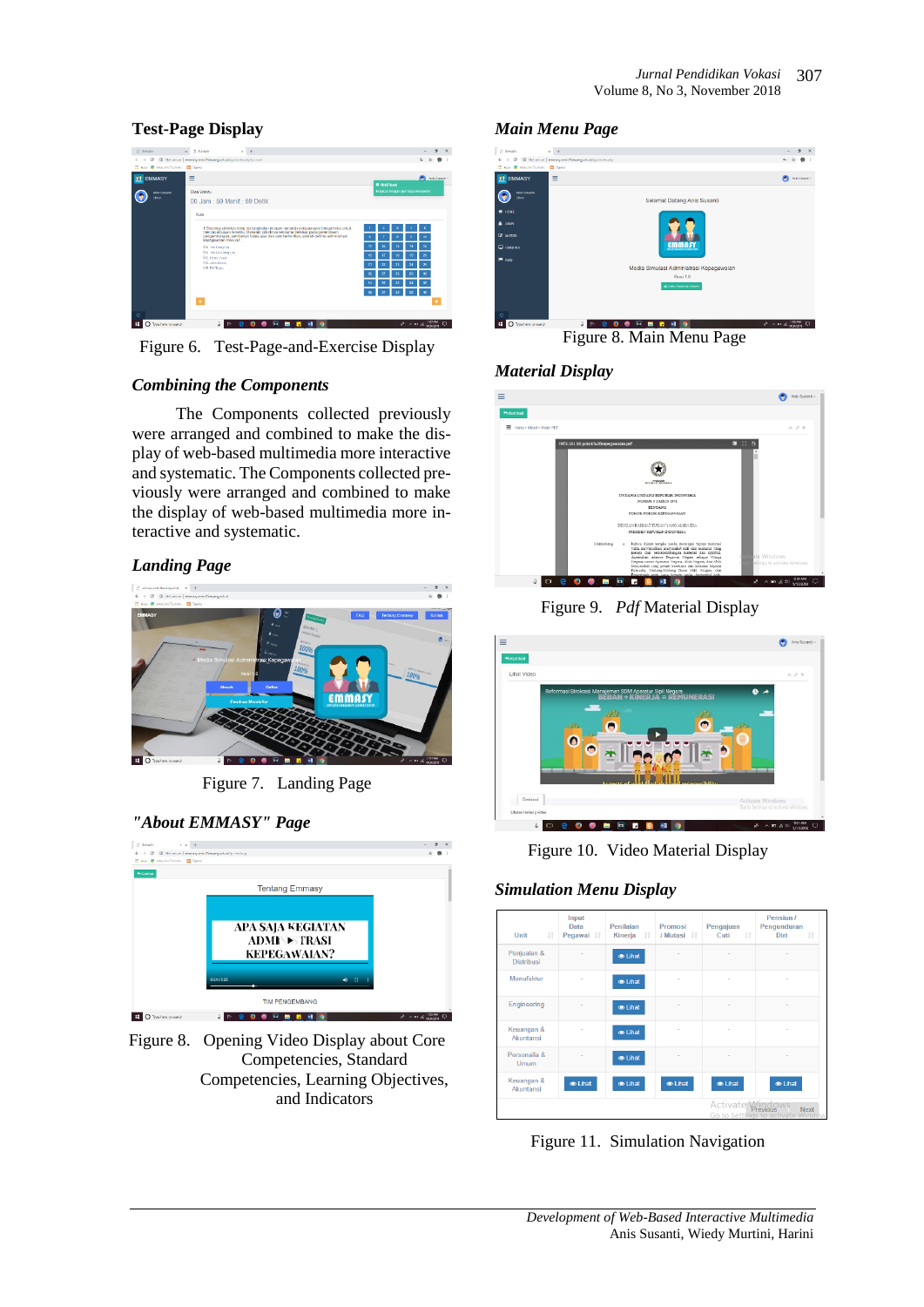| Ruang Simulasi                                |                            |                |              |                             |                           |                      |                     |                             |                              |
|-----------------------------------------------|----------------------------|----------------|--------------|-----------------------------|---------------------------|----------------------|---------------------|-----------------------------|------------------------------|
| Show<br>Search:<br>10<br>$\mathbf{v}$ entries |                            |                |              |                             |                           |                      |                     | 图 Penilaian                 |                              |
| No IL                                         | Ħ<br>Nama                  | Kelas II       | Rekrutmen II | Input<br>data<br>pegawai II | Penilaian<br>Ħ<br>Kinerja | Cuti IT              | Mutasi /<br>Promosi | Pensiun /<br>Pengunduran IT | <b>Status</b><br>11<br>Nilai |
|                                               | lin nur<br>hidayanti       | $\overline{2}$ | 100%         | 0%                          | 0%                        | 0%                   | 0%                  | 0%                          | $\pmb{\Delta}$               |
| 2.<br>$\bullet$                               | Asri Latifah<br>Anggraeni  | 1              | 100%         | 75%                         | 100%                      | 100%                 | 100%                | 100%                        | $\Delta$                     |
| $\mathbf{3}$                                  | Nur Hidayati               | $\bar{2}$      | 100%         | 50%<br>m.                   | 0%<br>r.                  | 0%<br><b>COLLEGE</b> | 0%<br>г             | 0%                          | A                            |
| 4.                                            | riesmalla<br>ainin affidza | $\overline{a}$ | 100%         | 75%                         | 0%                        | 100%                 | 100%                | 0%                          | $\mathbf{A}$                 |

Figure 12. The Display of Viewing the Simulation Recap from the Teacher **User** 

#### **Trials**

The design of this product test refers to the design of the development trial developed by Alessi and Trollip (2001, pp. 548-550) located at the development stage. Trial design was conducted to determine the weaknesses of the product produced and to determine the level of its effectiveness in the learning process. Formative test design was carried out through two stages of testing, namely alpha test and beta test. Both tests were to determine the feasibility of the developed media. The required steps for the formative test are as follows:

### *Alpha Test*

Alpha test is the ultimate test for testing media product performed by competent experts. It was done by the material and media experts to validate the product (formative evaluation). The material experts consist of practitioners, 1 teacher of Personnel Administration and 1 lecturer of Human Resource Management (MSDM). The media experts consist of 1 information-system practitioner and 1 academician of educational technology. The alpha test was done by testing the product by an expert, followed by the first revision process of the developed media.

Table 2. The Results of Media Trial

| Scoring  | Experts'      | Expected      | Feasibility |
|----------|---------------|---------------|-------------|
| Aspects  | <b>Scores</b> | <b>Scores</b> | Percentages |
| Display  | 147           | 160           | 91,87%      |
| Software | 151           | 160           | 94,37%      |
| Total    | 298           | 320           |             |
| Average  |               |               | 93,12%      |
|          |               |               |             |

Source: The date processed in 2018

Based on the results of the learning multimedia assessment by media experts, the feasibility percentage score from the aspect of media display is 91.87% and of the software is 94.37% so that the average feasibility percentage is 93.12%. The scores indicate that EMM-ASY multimedia is categorized as very feasible

| Table 3. Results of Material Experts' |
|---------------------------------------|
| Analyses                              |

|                 |               | Aliai y SUS       |             |
|-----------------|---------------|-------------------|-------------|
| Scoring         |               | Experts' Expected | Feasibility |
| Aspects         | <b>Scores</b> | <b>Scores</b>     | Percentage  |
| Trustworthiness | 31            | 32                | 96,87%      |
| Depth           | 29            | 32                | 90,62%      |
| Newness         | 30            | 32                | 93,75%      |
| Readability     | 15            | 16                | 93,75%      |
| Total           | 105           | 112               |             |
| Average Score   |               |                   | 93,75%      |

Source: The data processed in 2018

Based on the assessment table of multimedia learning by material experts, the feasibility percentage of the trustworthiness is 96.87%, of the material depth is 90.62%, of the newness aspect is 93.75%, and of the readability aspect is 93.75% so that the average feasibility percentage is 93.75%. The scores indicate that the material feasibility category of EMMASY is very feasible.

### *Beta Test*

Beta test is a revised final product test according to the experts' recommendations on the alpha test. It was conducted by performing a limited test to determine the feasibility of using EMMASY interactive multimedia objectively by making a questionnaire about user satisfaction in terms of usability aspect. In beta test, a sample of 9 students with high, medium, and low ability levels was selected based on the teacher's recommendation. The beta test on learning media was carried out after the feasibility test by the media and material experts. It was conducted by filling out the questionnaires by the students after trying to use EMMASY learning media. There were 9 students consisting of three students with high ability, three with moderate ability, and the others with low ability. The questionnaire consists of 20 questions in the ISO standard 9241: 11 (ISO/IEC, 2011) and Rubin & Chisnell (2008, pp. 4–5). The result of the beta test by students are shown in Table 4.

The results of the students' evaluation on EMMASY web-based multimedia show that from 20 questions, the score obtained is 573 from720 showing the percentage of 79.6% with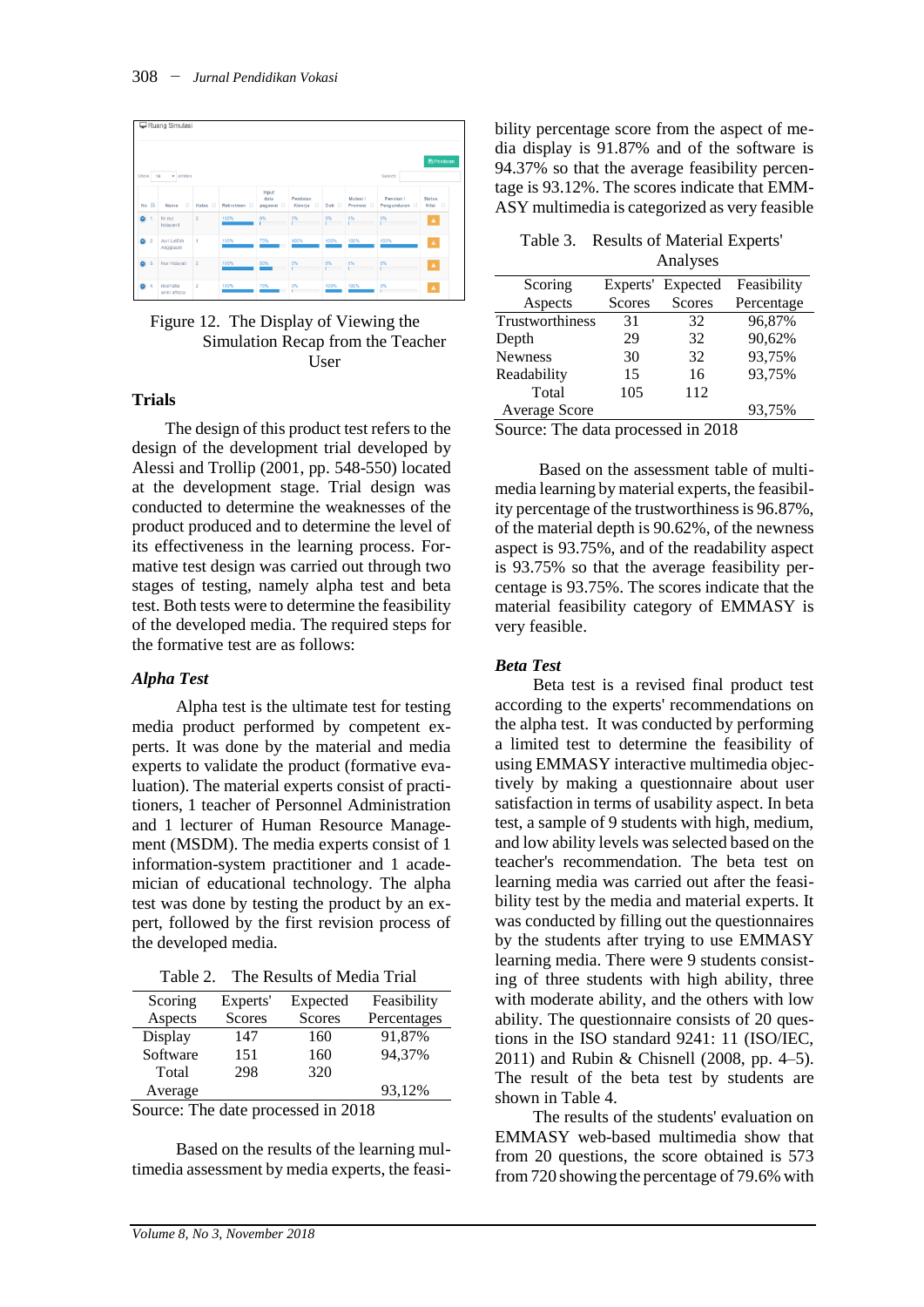"feasible" category. Based on the score, it can be concluded that the web-based EMMASY interactive multimedia is feasible and and can be used as a medium of personnel administration learning on the basic competence of Making Office Personnel Documents using Com-puter Applications in Vocational High Schools of Office Administration Expertise Competence.

Table 4. The Results of Beta-Test Analyses

| Scoring      | Students | Expected      | Feasibility |
|--------------|----------|---------------|-------------|
| Aspects      | ' Scores | <b>Scores</b> | Percentages |
| Learnability | 170      | 216           | 78,7%       |
| Efficiency   | 89       | 108           | 82,4%       |
| Memorability | 90       | 108           | 83,3%       |
| Errors       | 84       | 108           | 77,8%       |
| Satisfaction | 140      | 180           | 77,8%       |
| Total        | 573      | 720           |             |
| Average      |          |               | 79,6%       |
|              |          |               |             |

Source: The data processed in 2018

# *Summative Test*

Summative test was conducted in the form of field test with pretest-posttest design. The data collection instrument used to determine the effectiveness of this product was a written test of multiple-choices with the questions about procedural knowledge to measure the students' levels of understanding. The ready-to-use media were then implemented to the students to find out the differences caused by the use of web-based multimedia. The summative test was conducted on 30 students selected purposively (purposive sampling) by looking at the differences in the levels of understanding of the materials viewed from the test results before and after the treatment using EMMASY web-based simulation learning multimedia. The observed class was class XI of Office Administrative. The data were analysed using quantitative-descriptive statistical test technique and prerequisite test consisting of several types of tests such as normality and homogeneity tests. T-test was used for Hypothesis testing.

The final product testing was done through summative test to find out the effectiveness of EMMASY multimedia using pretest-posttest design in the form of multiplechoice questions about the procedural knowledge of human-resource administration. The effectiveness test was carried out using onegroup-pretest-posttest design. The two groups

divided into the experimental and control groups were first given a pre-test to determine the initial condition, whether there is a difference. Based on the results of the test, different treatments were given and ended with a posttest to measure the students' understanding from both groups.

The results of the summative test through t-test (independent samples test) in the pre-test between the experimental and the control classes show that the significance value of ttest is  $0.312$  greater than  $0.05$  and  $t_{obs} < t_{table}$  $(1019 < 2.048)$ . Thus, H<sub>0</sub> is accepted. It shows that there is no significant difference in the mean of the students' learning outcomes in the pretest between experimental and control classes. Then, treatment was given to the experimental class using EMMASY multimedia in personnel administration learning while usual discussion method was given to the control class without EMMASY multimedia. The results of post-test show that the average score of the students in the experimental class is 89.67 while that in the control class is 85.91. Based on these results, the learning outcome of the experimental class is superior to that of the control class. The students' ability in achieving the learning outcomes has already represented the understanding of the materials being studied since multiple-choice questions are about procedural knowledge. As described by Piontek (2008, p. 3), multiple-choice questions can measure a wide range of knowledge, including students' understanding of terminology, facts, principles, methods, and procedures, as well as their ability to apply, interpret and justify.

The average knowledge score of the students from the experimental class in pretest is 56.92. After the treatment with simulation learning using EMMASY, the average score increases to 89.67. These results indicate that there is an increase in students' learning outcomes in terms of the knowledge score in the subject of personnel administration after using EMMA-SY multimedia in learning. The scores of the students' knowledge in the experimental class are greater than those in the control class because of the treatment using EMMASY as a simulation learning media of personnel administration. It shows that EMMASY multimedia is effective to be used as simulation media of personnel administration learning to improve students' understanding in terms of procedural knowledge.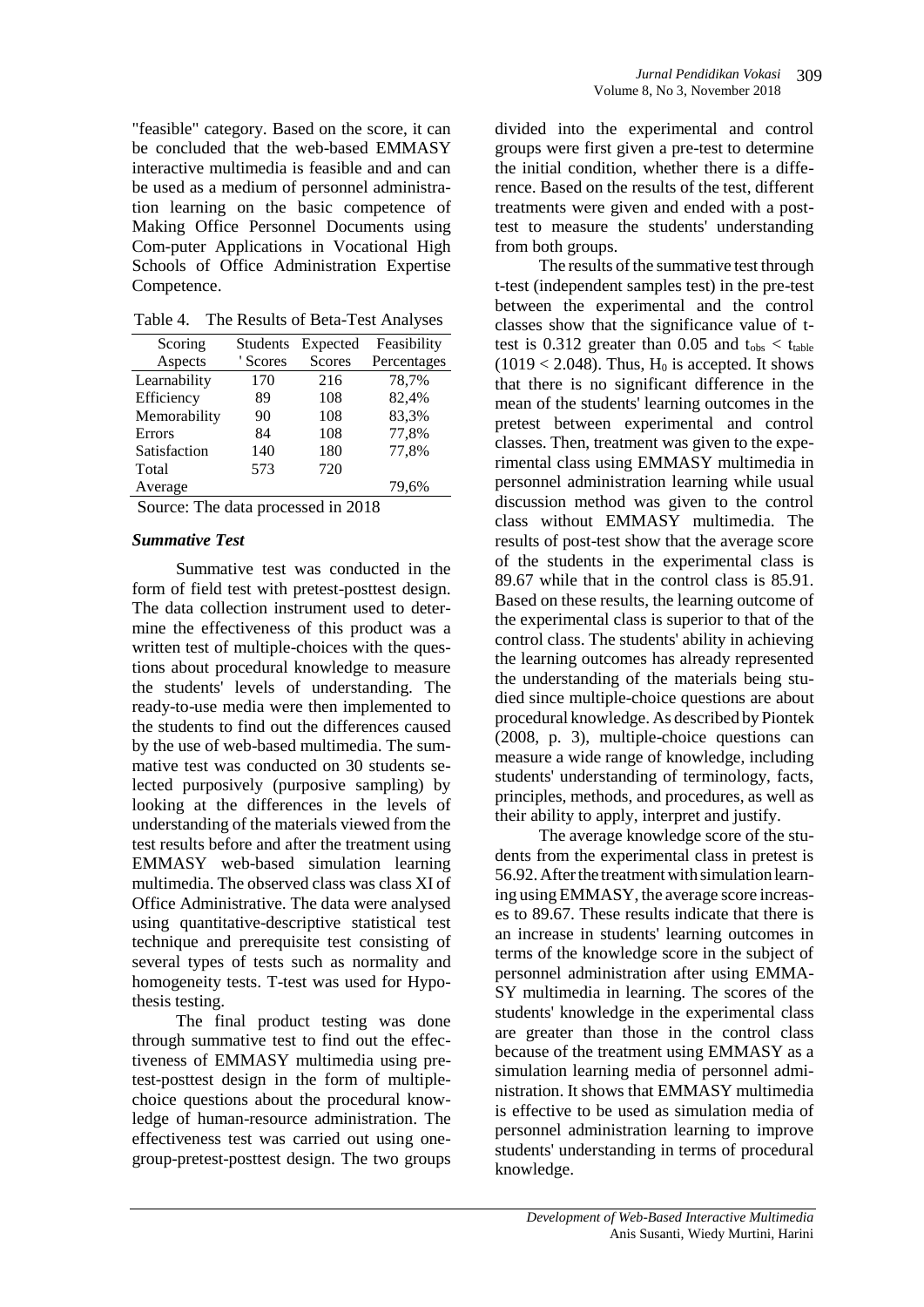EMMASY multimedia is made webbased to make it flexible and accessible anywhere either using smartphone or laptop so that it is easier for students to learn the materials because the ease of use of the media selected can support the effectiveness of learning. As mentioned by Aloraini (2012, p. 76), the use of multimedia programs can provide more effective and more influential experiments than the use of technology separately in learning. Interactive learning media can lead to two-way communication between teachers and students which can increase the students' activities and influence their learning outcomes. The findings of thisstudy are supported by previous research results that interactive-technology-based learning media have significant effect to improve students' learning outcomes (Aloraini, 2012; Prastiyo, Djohar, & Purnawan, 2018; Wibisono, Baedowi, & Indrawati, 2017).

### **CONCLUSIONS**

Based on the results of the research and the discussions, it can be concluded that EM-MASY interactive multimedia is feasible and effective for use as simulation media of personnel administration learning. The effectiveness is based on the increasing scores of the students' knowledge. The average score of the students' knowledge in pre-test (before using EMMASY) is 56.92 and that in post-test (after using EMMASY) increases to 89.67. The increase is supported by the t-test result between the experimental and the control classes which shows a significant difference with the significance value of  $0.008 < 0.05$ . The average knowledge score of the experimental class is 89.67 while that of the control class is 85.91. Based on the difference of the knowledge scores after the experimental class received treatment in the form of the use of EMMASY interactive multimedia as a simulation media in personnel administration learning, it can be concluded that the students' understanding in the experimental class is better viewed from the knowledge score compared to the students' understanding in the control class.

The development of web-based EMMA-SY interactive multimedia is feasible to be used as a simulation media in personnel administration learning and is effective to improve students' understanding of personnel administration materials. The existence of web-based EMMASY facilitates students in obtaining learning materials, attracts them to learn it, and allows them to simulate as the personnel administration staff who works and performs the process of human resource management activities from beginning to end.

This research and development has produced findings that the development of web-based EMMASY interactive multimedia can determine students' understanding and provide insight and media references for teachers. The design of learning can be made by the teacher in accordance with the existing developments, one of which is the development of technology. Learning design with media based on contemporary technology is more effective to trigger students' enthusiasm and motivation as stated by Surjono (2017, p. 48). Based on this explanation, EMMASY can be used as a simulation medium for teachers in personnel administration learning and effective to improve students' understanding of personnel administration materials based on the human resource management system.

Based on the result of the effectiveness test of EMMASY web-based interactive multimedia as simulation media of personnel administration learning in the vocational high school, it is expected that in the future the media can be developed again for other schools with other basic competence scopes that have not been developed in this study.

### **REFERENCES**

- Alessi, S. M., & Trollip, S. P. (2001). *Multimedia for learning: methods and development* (3rd ed.). Boston: Allyn and Bacon.
- Aloraini, S. (2012). The impact of using multimedia on students' academic achievement in the College of Education at King Saud University. *Journal of King Saud University - Languages and Translation*, *24*(2), 75–82. https://doi.org/10.1016/j.jksult.2012.05.0 02
- Ashari, T. N. (2015). *Pengembangan prototipe multimedia interaktif manual and electronic recordkeeping simulator (M.E.R.S.) berbasis web sebagai media simulasi otomasi sistem pengelolaan arsip elektronik untuk pembelajaran kearsipan*. Thesis. Universitas Negeri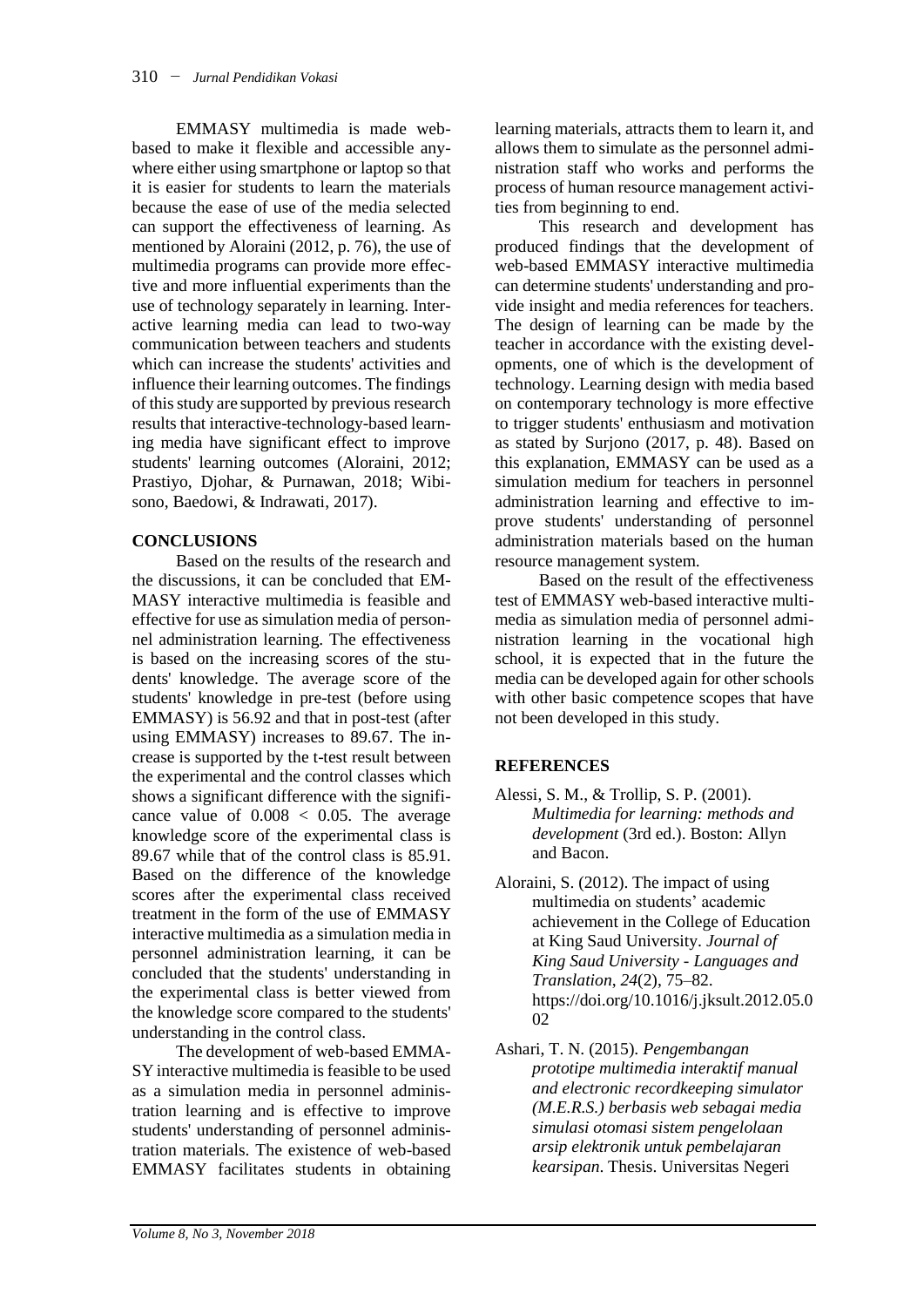Semarang.

- Bider, I., Henkel, M., Kowalski, S., & Perjons, E. (2015). Simulating apprenticeship using multimedia in higher education. *Interactive Technology and Smart Education*, *12*(2), 137–154. https://doi.org/10.1108/ITSE-04-2015- 0004
- Bruno, F. B., Silva, T. L. K., Silva, R. P., & Teixeira, F. G. (2012). Web‐based learning design tool. *Campus-Wide Information Systems*, *29*(4), 201–212. https://doi.org/10.1108/10650741211253 804
- Clark, R. E. (1994). Media will never influence learning. *Educational Technology Research and Development*, *42*(2), 21–29. https://doi.org/10.1007/BF02299088
- Damarjati, T. (2016). Konsep pembelajaran di sekolah menengah kejuruan. Retrieved June 15, 2015, from https://psmk.kemdikbud.go.id/konten/18 69/konsep-pembelajaran-di-sekolahmenengah-kejuruan
- Direktur Jenderal Pendidikan Dasar dan Menengah. Peraturan Direktur Jenderal Pendidikan Dasar dan Menengah Kementerian Pendidikan dan Kebudayaan Nomor 07/D.D5/KK/2018 tanggal 7 Juni 2018 tentang Struktur Kurikulum Sekolah Menengah Kejuruan (SMK)/ Madrasah Aliyah Kejuruan (MAK) (2018).
- Drake, J. E., Ahern, M., Roche, E., & Winner, E. (2014). The value of making it by hand. In *Proceedings of the Biennial Congress of The International Association of Empirical Aesthetics* (p.  $174 - 179.$ ).
- Hassan, N. F., Puteh, S., & Buhari, R. (2015). Student understanding through the application of technology enabled active learning in practical learning. *Procedia Social and Behavioral Sciences*, *204*,  $318 - 325$ .
- ISO/IEC. (2011). *ISO 9241-11:2011, Ergonomics of human-system interaction – Part 11 Usability: Definitions and concepts*. Geneva: International

Organisation for Standardisation.

- Kim, L. (2011). *Technology, learning, and innovation: experiences of newly industrializing economies*. Cambridge: Cambridge University Press.
- Mayer, R. E., & Moreno, R. (2003). Nine ways to reduce cognitive load in multimedia learning. *Educational Psychologist*, *38*(1), 43–52. https://doi.org/10.1207/S15326985EP38 01\_6
- Menteri Ketenagakerjaan Republik Indonesia. Keputusan Menteri Ketenagakerjaan Republik Indonesia Nomor 183 Tahun 2016 tentang Penetapan Standar Kompetensi Kerja Nasional Indonesia Kategori Aktivitas Penyewaan dan Sewa Guna Usaha Tanpa Hak Opsi, Ketenagakerjaan, Agen Perjalanan dan Penunjang Usaha L (2016).
- Nigrelli, G., Chiarle, M., Nuzzi, A., Perotti, L., Torta, G., & Giardino, M. (2013). A web-based, relational database for studying glaciers in the Italian Alps. *Computers & Geosciences*, *51*, 101–107. https://doi.org/10.1016/j.cageo.2012.07. 027
- Nkhoma, M., Calbeto, J., Sriratanaviriyakul, N., Muang, T., Ha Tran, Q., & Kim Cao, T. (2014). Towards an understanding of real-time continuous feedback from simulation games. *Interactive Technology and Smart Education*, *11*(1), 45–62. https://doi.org/10.1108/ITSE-03- 2013-0005
- Paivio, A. (2006). Dual coding theory and education. In *Conference on Pathways to Literacy Achievement for High Poverty Children*. Michigan: The University of Michigan School of Education.
- Pate, L. P. (2016). Technology implementation: impact on students' perception and mindset. *International Journal of Information and Learning Technology*, *33*(2), 91–98. https://doi.org/10.1108/IJILT-10-2015- 0033
- Petra, S. F., Jaidin, J. H., Perera, S. H. Q., & Linn, M. (2016). Supporting students to become autonomous learners: the role of